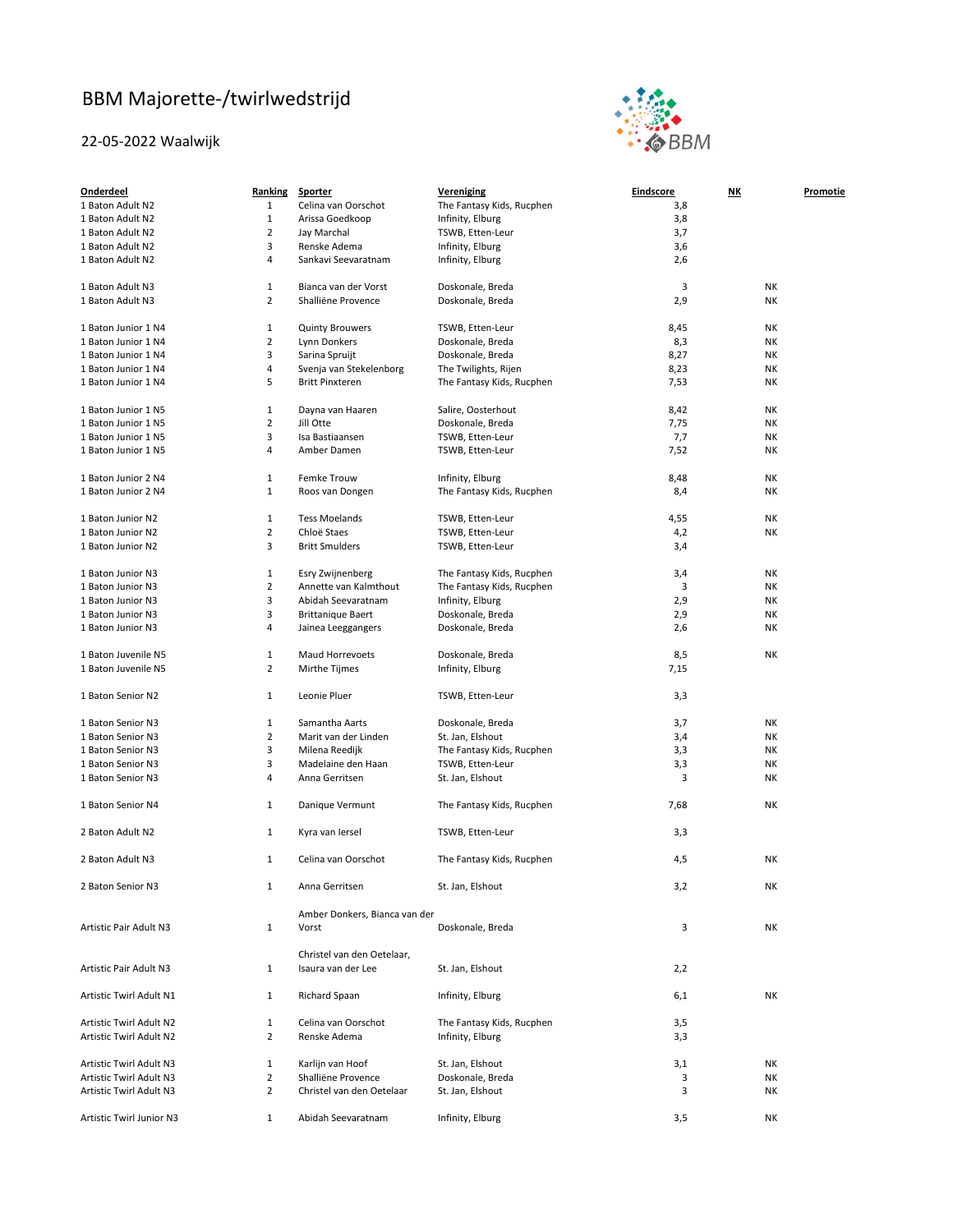| Artistic Twirl Senior N2                                               | $\mathbf{1}$                   | Leonie Pluer                                         | TSWB, Etten-Leur                                                  |              |           |                 |
|------------------------------------------------------------------------|--------------------------------|------------------------------------------------------|-------------------------------------------------------------------|--------------|-----------|-----------------|
| <b>Artistic Twirl Senior N3</b>                                        | $\mathbf{1}$                   | Samantha Aarts                                       | Doskonale, Breda                                                  | 4            | <b>NK</b> |                 |
| <b>Artistic Twirl Senior N3</b>                                        | $\overline{2}$                 | Linda Timmermans                                     | Doskonale, Breda                                                  | 3,4          | NΚ        |                 |
| <b>Artistic Twirl Senior N3</b>                                        | 3                              | Milena Reedijk                                       | The Fantasy Kids, Rucphen                                         | 3,3          | <b>NK</b> |                 |
| Artistiek Programma Jeugd 1                                            | $\mathbf{1}$                   | C-Team Expression                                    | Expression, Breda                                                 | 72           |           |                 |
| Artistiek Programma Jeugd 1                                            | $\mathbf{1}$                   | Zoë Horevoets                                        | Doskonale, Breda                                                  | 63,2         |           |                 |
| Artistiek Programma Jeugd 2                                            | $\mathbf{1}$                   | Romy Zijlmans                                        | Expression, Breda                                                 | 78,8         |           |                 |
| Artistiek Programma Jeugd 2                                            | $\overline{2}$                 | Eline Koevoets                                       | Salire, Oosterhout                                                | 78,6         |           |                 |
| Artistiek Programma Jeugd 2                                            | 3                              | Mirthe Tijmes                                        | Infinity, Elburg                                                  | 73,8         |           |                 |
|                                                                        |                                |                                                      |                                                                   |              |           |                 |
|                                                                        |                                | Johanna de Jonker, Megan                             |                                                                   |              |           |                 |
| Artistiek Programma Jeugd 2<br>Artistiek Programma Jeugd 2             | $\mathbf{1}$<br>$\overline{2}$ | Clarke<br>Esmee Theuns, Lucy Remie                   | Expression, Breda<br>The Fantasy Kids, Rucphen                    | 76,2<br>75,4 |           |                 |
|                                                                        |                                |                                                      |                                                                   |              |           |                 |
| Artistiek Programma Jeugd 2                                            | $\mathbf{1}$                   | E-Team The Fantasy Kids                              | The Fantasy Kids, Rucphen                                         | 74,2         |           |                 |
| Artistiek Programma Jeugd 2                                            | $\overline{2}$                 | <b>Team The Twilights</b>                            | The Twilights, Rijen                                              | 73,2         |           |                 |
| Artistiek Programma Jeugd 2                                            | 3                              | <b>B-Team Doskonale</b>                              | Doskonale, Breda                                                  | 73           |           |                 |
| Artistiek Programma Jeugd 3 Basis                                      | $\mathbf{1}$                   | Juul Michielse                                       | Salire, Oosterhout                                                | 88           |           | <b>PROMOTIE</b> |
| Artistiek Programma Jeugd 3 Basis                                      | $\overline{2}$                 | Feline Joosen                                        | Salire, Oosterhout                                                | 85           |           | <b>PROMOTIE</b> |
| Artistiek Programma Jeugd 3 Basis                                      | 3                              | Sarina Spruijt                                       | Doskonale, Breda                                                  | 84,6         |           |                 |
| Artistiek Programma Jeugd 3 Basis                                      | 4                              | Maud Horrevoets                                      | Doskonale, Breda                                                  | 82,2         |           |                 |
| Artistiek Programma Jeugd 3 Basis                                      | 5                              | Tessa Vergouwen                                      | The Fantasy Kids, Rucphen                                         | 81,8         |           |                 |
| Artistiek Programma Jeugd 3 Basis                                      | 6                              | Fleur de Graaf                                       | Dreamflash, Schijf                                                | 81           |           |                 |
| Artistiek Programma Jeugd 3 Basis                                      | 7                              | Floortje Verdaasdonk                                 | Vlijt en Volharding, Alphen                                       | 80,2         |           |                 |
| Artistiek Programma Jeugd 3 Basis                                      | 8                              | Jill Otte                                            | Doskonale, Breda                                                  | 80           |           |                 |
| Artistiek Programma Jeugd 3 Basis                                      | 8                              | Fay de Jong                                          | Doskonale, Breda                                                  | 80           |           |                 |
| Artistiek Programma Jeugd 3 Basis                                      | 9<br>10                        | Genessa Kortsmit<br>Isa Bastiaansen                  | Expression, Breda<br>TSWB, Etten-Leur                             | 78,4<br>78,2 |           |                 |
| Artistiek Programma Jeugd 3 Basis<br>Artistiek Programma Jeugd 3 Basis | 10                             | Martina Forlida                                      | TSWB, Etten-Leur                                                  | 78,2         |           |                 |
| Artistiek Programma Jeugd 3 Basis                                      | 10                             | Luna Buijs                                           | The Twilights, Rijen                                              | 78,2         |           |                 |
| Artistiek Programma Jeugd 3 Basis                                      | 11                             | Fleur Bosman                                         | The Twilights, Rijen                                              | 77,2         |           |                 |
| Artistiek Programma Jeugd 3 Basis                                      | 12                             | Mila van der Bom                                     | Expression, Breda                                                 | 76,4         |           |                 |
| Artistiek Programma Jeugd 3 Basis                                      | 13                             | <b>Yfke Brouwers</b>                                 | TSWB, Etten-Leur                                                  | 74,8         |           |                 |
| Artistiek Programma Jeugd 3 Basis                                      | 14                             | Emma Grigorova                                       | TSWB, Etten-Leur                                                  | 74,2         |           |                 |
| Artistiek Programma Jeugd 3 Basis                                      | $\mathbf{1}$                   | A-Team Doskonale                                     | Doskonale, Breda                                                  | 84,6         |           |                 |
| Artistiek Programma Jeugd 3 Basis                                      | $\overline{2}$                 | D-Team The Fantasy Kids                              | The Fantasy Kids, Rucphen                                         | 83,4         |           |                 |
| Artistiek Programma Jeugd 3 Basis                                      | 3                              | <b>B-Team TSWB</b>                                   | TSWB, Etten-Leur                                                  | 80,8         |           |                 |
| Artistiek Programma Jeugd 3 Basis                                      | 4                              | D-Team Dreamflash                                    | Dreamflash, Schijf                                                | 78,6         |           |                 |
| Artistiek Programma Jeugd 3 Basis                                      | 5                              | Team Les Fleurs                                      | Les Fleurs, Stampersgat                                           | 76,6         |           |                 |
| Artistiek Programma Jeugd 3 Basis                                      | 6                              | C-Team Dreamflash                                    | Dreamflash, Schijf                                                | 75,4         |           |                 |
| Artistiek Programma Jeugd 3 Basis                                      | 7                              |                                                      | B-Team Harmonie St. Antonius Harmonie St. Antonius, Asten-Heusden | 73,4         |           |                 |
| Artistiek Programma Jeugd 3 Basis                                      | $\mathbf{1}$                   | Fleur Bosman, Luna Buijs,<br>Svenja van Stekelenborg | The Twilights, Rijen                                              | 78,2         |           |                 |
| Artistiek Programma Jeugd 3 Basis                                      | $\mathbf{1}$                   | Jill Otte, Maud Horrevoets                           | Doskonale, Breda                                                  | 77,4         |           |                 |
| Artistiek Programma Jeugd 3 Basis                                      | $\overline{2}$                 | Fleur Bosman, Luna Buijs                             | The Twilights, Rijen                                              | 76,6         |           |                 |
| Artistiek Programma Jeugd 3 Basis                                      | $\overline{2}$                 | Ilse, Isabel, Marijn & Rianne                        | Muziekvereniging Liora, De Lier                                   | 76,6         |           |                 |
| Artistiek Programma Jeugd 3 Basis                                      | 3                              | Lieke van Merrienboer, Romy<br>de Bakker             | Dreamflash, Schijf                                                | 76,4         |           |                 |
|                                                                        |                                | Gina van der Bom, Mila van                           |                                                                   |              |           |                 |
| Artistiek Programma Jeugd 3 Basis                                      | $\mathbf{1}$                   | der Bom                                              | Expression, Breda                                                 | 76,4         |           |                 |
| Artistiek Programma Junior                                             | $\mathbf{1}$                   | Groep Expression                                     | Expression, Breda                                                 | 78           |           |                 |
| Artistiek Programma Junior Basis                                       | 1                              | Ninthe Postma                                        | Salire, Oosterhout                                                | 84,6         |           |                 |
| Artistiek Programma Junior Basis                                       | $\overline{2}$                 | <b>Brittanique Baert</b>                             | Doskonale, Breda                                                  | 83,8         |           |                 |
| Artistiek Programma Junior Basis                                       | 3                              | Lynn Donkers                                         | Doskonale, Breda                                                  | 83,4         |           |                 |
| Artistiek Programma Junior Basis                                       | 4                              | Chayenna Baay                                        | Expression, Breda                                                 | 83           |           |                 |
| Artistiek Programma Junior Basis                                       | 5                              | Sanne Snepvangers                                    | Dreamflash, Schijf                                                | 82,8         |           |                 |
| Artistiek Programma Junior Basis                                       | 6<br>$\overline{7}$            | <b>Iris Snepvangers</b>                              | Dreamflash, Schijf                                                | 82,4         |           |                 |
| Artistiek Programma Junior Basis<br>Artistiek Programma Junior Basis   | 8                              | Svenja van Stekelenborg<br>Abigail Clarke            | The Twilights, Rijen<br>Expression, Breda                         | 81,8<br>80,2 |           |                 |
| Artistiek Programma Junior Basis                                       | 9                              | Suze Antonissen                                      | Dreamflash, Schijf                                                | 80           |           |                 |
| Artistiek Programma Junior Basis                                       | 10                             | Hanneke de Bruijn                                    | Dreamflash, Schijf                                                | 79,4         |           |                 |
| Artistiek Programma Junior Basis                                       | 11                             | Femke Vergouwen                                      | The Fantasy Kids, Rucphen                                         | 79           |           |                 |
| Artistiek Programma Junior Basis                                       | 12                             | Jainea Leeggangers                                   | Doskonale, Breda                                                  | 78           |           |                 |
| Artistiek Programma Junior Basis                                       | 13                             | <b>Quinty Brouwers</b>                               | TSWB, Etten-Leur                                                  | 77,6         |           |                 |
| Artistiek Programma Junior Basis                                       | 14                             | Elske Naalden                                        | Dreamflash, Schijf                                                | 77,4         |           |                 |
| Artistiek Programma Junior Basis                                       | 14                             | Eline Verdaasdonk                                    | Vlijt en Volharding, Alphen                                       | 77,4         |           |                 |
| Artistiek Programma Junior Basis                                       | 15                             | Liz Dictus                                           | Dreamflash, Schijf                                                | 77,2         |           |                 |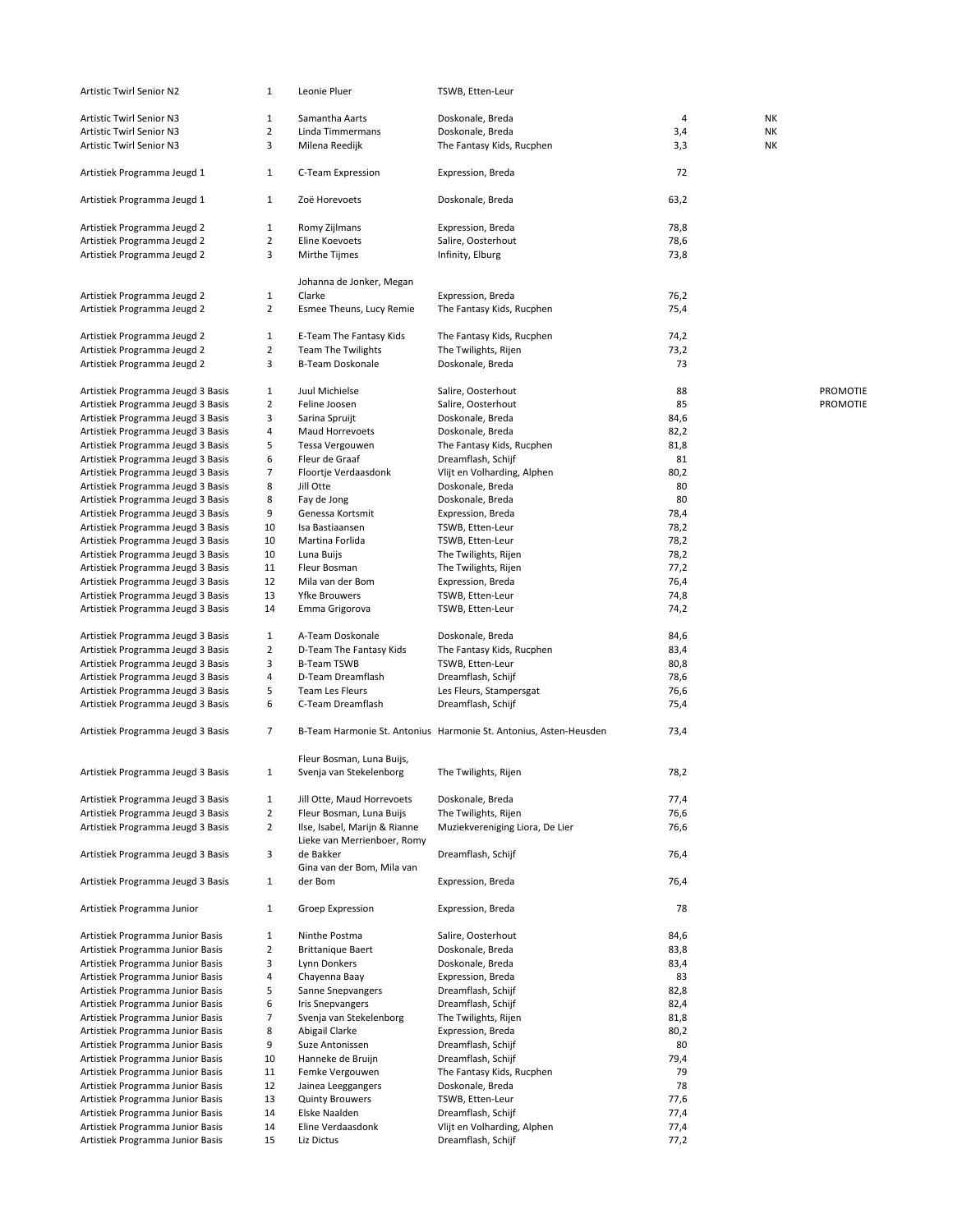| Artistiek Programma Junior Basis  | 16             | Ilse Koene                    | Muziekvereniging Liora, De Lier | 76,4 |                 |
|-----------------------------------|----------------|-------------------------------|---------------------------------|------|-----------------|
| Artistiek Programma Junior Basis  | 17             | Zoë Vermolen                  | Expression, Breda               | 76,2 |                 |
| Artistiek Programma Junior Basis  | 18             | Danissa Wagtmans              | Expression, Breda               | 76   |                 |
| Artistiek Programma Junior Basis  | 19             | Isabel Scheffers              | Muziekvereniging Liora, De Lier | 75,4 |                 |
| Artistiek Programma Junior Basis  | 20             | Celina Govaerts               | TSWB, Etten-Leur                | 73,4 |                 |
|                                   |                |                               |                                 |      |                 |
|                                   |                | Sanne Snepvangers, Suze       |                                 |      |                 |
| Artistiek Programma Junior Basis  | $\mathbf{1}$   | Antonissen                    | Dreamflash, Schijf              | 83,2 |                 |
| Artistiek Programma Junior Basis  | 2              | Lynn Donkers, Sarina Spruijt  | Doskonale, Breda                | 81,8 |                 |
|                                   |                | Alyssia Claassens, Genessa    |                                 |      |                 |
| Artistiek Programma Junior Basis  | 3              | Kortsmit                      | Expression, Breda               | 75,4 |                 |
|                                   |                | Eline Verdaasdonk, Noora van  |                                 |      |                 |
|                                   |                |                               | Vlijt en Volharding, Alphen     | 73   |                 |
| Artistiek Programma Junior Basis  | 4              | Dijk                          |                                 |      |                 |
|                                   |                |                               |                                 |      |                 |
| Artistiek Programma Junior Basis  | $\mathbf{1}$   | B-Team Dreamflash             | Dreamflash, Schijf              | 80,4 |                 |
| Artistiek Programma Junior Basis  | $\overline{2}$ | Team Les Fleurs               | Les Fleurs, Stampersgat         | 78,6 |                 |
|                                   |                |                               |                                 |      |                 |
| Artistiek Programma Junior G-Line | $\mathbf{1}$   | Indra van Straalen            | Doskonale, Breda                |      |                 |
|                                   |                |                               |                                 |      |                 |
| Artistiek Programma Senior        | 1              | Groep Doskonale               | Doskonale, Breda                | 80,8 |                 |
|                                   |                |                               |                                 |      |                 |
| Artistiek Programma Senior Basis  | $\mathbf{1}$   | <b>Britt Smulders</b>         | TSWB, Etten-Leur                | 85,4 | <b>PROMOTIE</b> |
| Artistiek Programma Senior Basis  | 2              | <b>Quinty Wintermans</b>      | The Fantasy Kids, Rucphen       | 85   | PROMOTIE        |
| Artistiek Programma Senior Basis  | $\overline{2}$ | Annette van Kalmthout         | The Fantasy Kids, Rucphen       | 85   | <b>PROMOTIE</b> |
| Artistiek Programma Senior Basis  | 3              | <b>Iris Gevers</b>            | Dreamflash, Schijf              | 84,4 |                 |
| Artistiek Programma Senior Basis  | 4              | Esry Zwijnenberg              | The Fantasy Kids, Rucphen       | 83,6 |                 |
| Artistiek Programma Senior Basis  | 5              | Joëlle Willemse               | Doskonale, Breda                | 82   |                 |
| Artistiek Programma Senior Basis  | 6              | Dominique Brouwers            | TSWB, Etten-Leur                | 81,8 |                 |
| Artistiek Programma Senior Basis  | $\overline{7}$ | Elise van Bedaf               | Dreamflash, Schijf              | 81,4 |                 |
|                                   |                |                               |                                 |      |                 |
| Artistiek Programma Senior Basis  | 8              | Charissa Wagtmans             | Expression, Breda               | 81,2 |                 |
| Artistiek Programma Senior Basis  | 9              | Christa de Rooy               | Expression, Breda               | 81   |                 |
| Artistiek Programma Senior Basis  | 10             | Linda Timmermans              | Doskonale, Breda                | 80   |                 |
| Artistiek Programma Senior Basis  | 11             | Kelly Damen                   | Expression, Breda               | 79,6 |                 |
| Artistiek Programma Senior Basis  | 12             | Lizan Hendrickx               | Glitters, Prinsenbeek           | 78,8 |                 |
| Artistiek Programma Senior Basis  | 13             | Kimberly van den Heuvel       | Expression, Breda               | 78,6 |                 |
| Artistiek Programma Senior Basis  | 14             | Lenny van Gaal                | Dreamflash, Schijf              | 77,6 |                 |
| Artistiek Programma Senior Basis  | 15             | Janneke van Veltom            | Glitters, Prinsenbeek           | 77,4 |                 |
|                                   |                |                               |                                 |      |                 |
|                                   |                |                               |                                 |      |                 |
|                                   |                | Anita van 't Hoenderdaal,     |                                 |      |                 |
| Artistiek Programma Senior Basis  | $\mathbf{1}$   | Deborah Visser                | Salire, Oosterhout              | 85,4 | <b>PROMOTIE</b> |
|                                   |                | Esry Zwijnenberg, Quinty      |                                 |      |                 |
| Artistiek Programma Senior Basis  | $\overline{2}$ | Wintermans                    | The Fantasy Kids, Rucphen       | 85   | PROMOTIE        |
|                                   |                | Amber de Bode, Karlijn van    |                                 |      |                 |
| Artistiek Programma Senior Basis  | 3              | Hoof                          | St. Jan, Elshout                | 82,2 |                 |
|                                   |                | Elise van Bedaf, Veerle       |                                 |      |                 |
|                                   |                |                               |                                 |      |                 |
| Artistiek Programma Senior Basis  | 4              | Vanlaerhoven                  | Dreamflash, Schijf              | 77,8 |                 |
|                                   |                | Kelsy Koeken, Patricia        |                                 |      |                 |
| Artistiek Programma Senior Basis  | 5              | Hereijgers                    | Dreamflash, Schijf              | 77,4 |                 |
|                                   |                |                               |                                 |      |                 |
| Artistiek Programma Senior Basis  | $\mathbf{1}$   | E-Team Dreamflash             | Dreamflash, Schijf              | 82,4 |                 |
| Artistiek Programma Senior Basis  | $\overline{2}$ | A-Team The Fantasy Kids       | The Fantasy Kids, Rucphen       | 81,6 |                 |
| Artistiek Programma Senior Basis  | 3              | A-Team Dreamflash             | Dreamflash, Schijf              | 80,2 |                 |
| Artistiek Programma Senior Basis  | 3              | A-Team Expression             | Expression, Breda               | 80,2 |                 |
|                                   |                |                               |                                 |      |                 |
|                                   |                | Aukje de Rijk, Fenna Gommers, |                                 |      |                 |
| Artistiek Programma Senior Basis  | $\mathbf{1}$   | Nikki Gommers                 | Dreamflash, Schijf              | 80   |                 |
|                                   |                |                               |                                 |      |                 |
|                                   |                |                               |                                 |      |                 |
| Artistiek Programma Senior Midden | 1              | Denise Dank, Femke de Bont    | Salire, Oosterhout              | 90   | LOF             |
|                                   |                | Christel van den Oetelaar,    |                                 |      |                 |
| Artistiek Programma Senior Midden | $\overline{2}$ | Isaura van der Lee            | St. Jan, Elshout                | 82   |                 |
|                                   |                | Amber Donkers, Bianca van der |                                 |      |                 |
| Artistiek Programma Senior Midden | 3              | Vorst                         | Doskonale, Breda                | 81,8 |                 |
|                                   |                |                               |                                 |      |                 |
| Artistiek Programma Senior Midden | 1              | Chloë Staes                   | TSWB, Etten-Leur                | 84   |                 |
| Artistiek Programma Senior Midden | $\overline{2}$ | Amber Donkers                 | Doskonale, Breda                | 83,6 |                 |
| Artistiek Programma Senior Midden | 3              | Leonie Pluer                  | TSWB, Etten-Leur                | 83,4 |                 |
|                                   | 4              | Marit van der Linden          | St. Jan, Elshout                | 82,4 |                 |
| Artistiek Programma Senior Midden |                |                               |                                 |      |                 |
| Artistiek Programma Senior Midden | 5              | Shalliëne Provence            | Doskonale, Breda                | 81,6 |                 |
| Artistiek Programma Senior Midden | 6              | Renske Adema                  | Infinity, Elburg                | 81,4 |                 |
| Artistiek Programma Senior Midden | $\overline{7}$ | <b>Milou Rommers</b>          | Glitters, Prinsenbeek           | 81   |                 |
| Artistiek Programma Senior Midden | 8              | Veerle Vanlaerhoven           | Dreamflash, Schijf              | 79,8 |                 |
| Artistiek Programma Senior Midden | 8              | Nadja van Aert                | Glitters, Prinsenbeek           | 79,8 |                 |
| Artistiek Programma Senior Midden | 9              | Amber de Bode                 | St. Jan, Elshout                | 79,4 |                 |
|                                   |                |                               |                                 |      |                 |
| Artistiek Programma Senior Midden | $\mathbf{1}$   | Team St. Jan                  | St. Jan, Elshout                | 82,4 |                 |
|                                   |                |                               |                                 |      |                 |
|                                   | $\mathbf{1}$   | Femke de Bont                 |                                 |      |                 |
| Artistiek Programma Senior Top    |                |                               | Salire, Oosterhout              | 88,4 |                 |
| Artistiek Programma Senior Top    | 2              | Celina van Oorschot           | The Fantasy Kids, Rucphen       | 87,2 |                 |